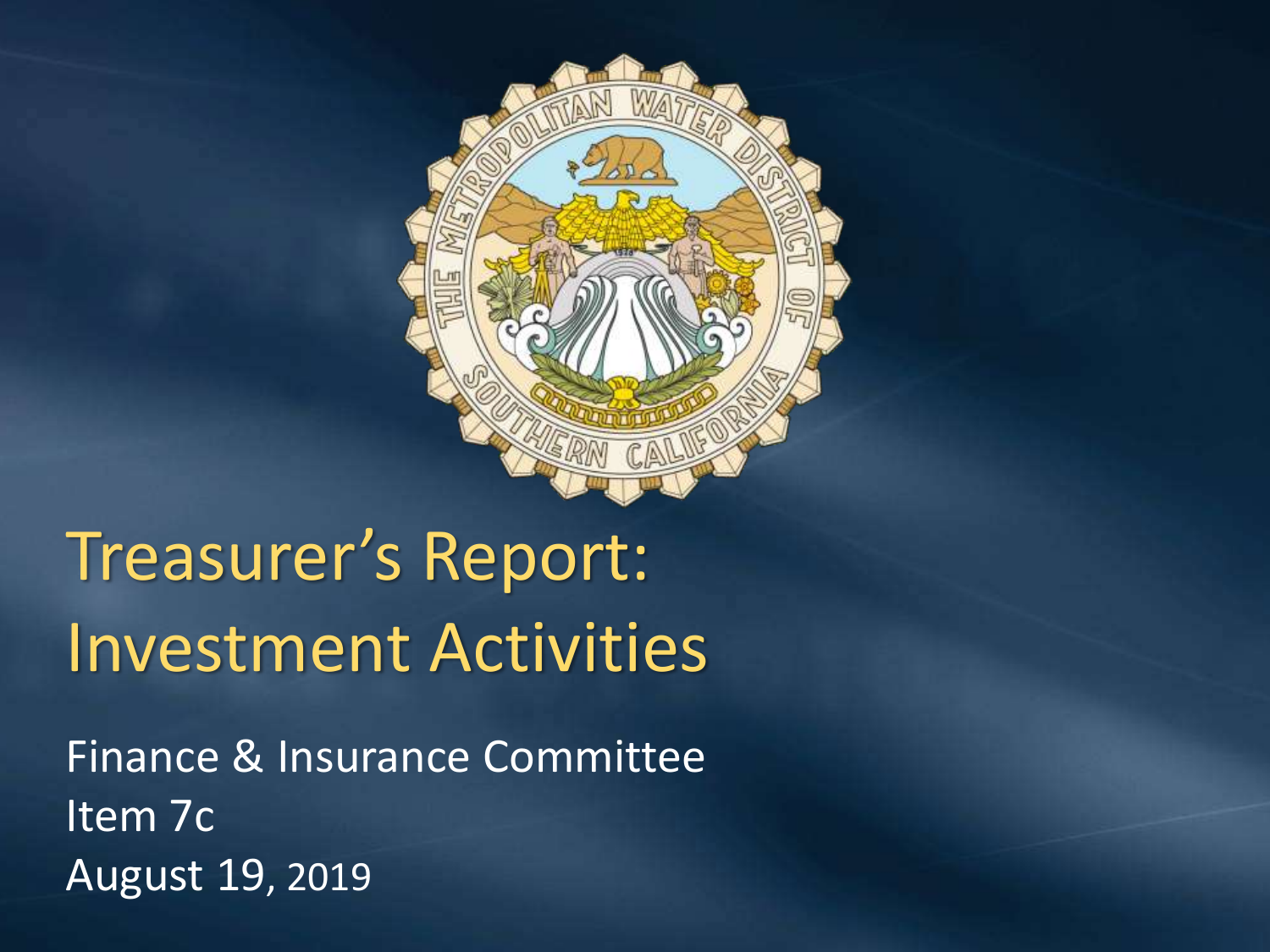### **Portfolio Safety**

Total \$834.0 million as of July 31, 2019

> Credit Quality (\$ in millions)



Includes debt service reserve funds and Lake Mathews Trust

Finance & Insurance Committee Item 7c Slide 2 August 19, 2019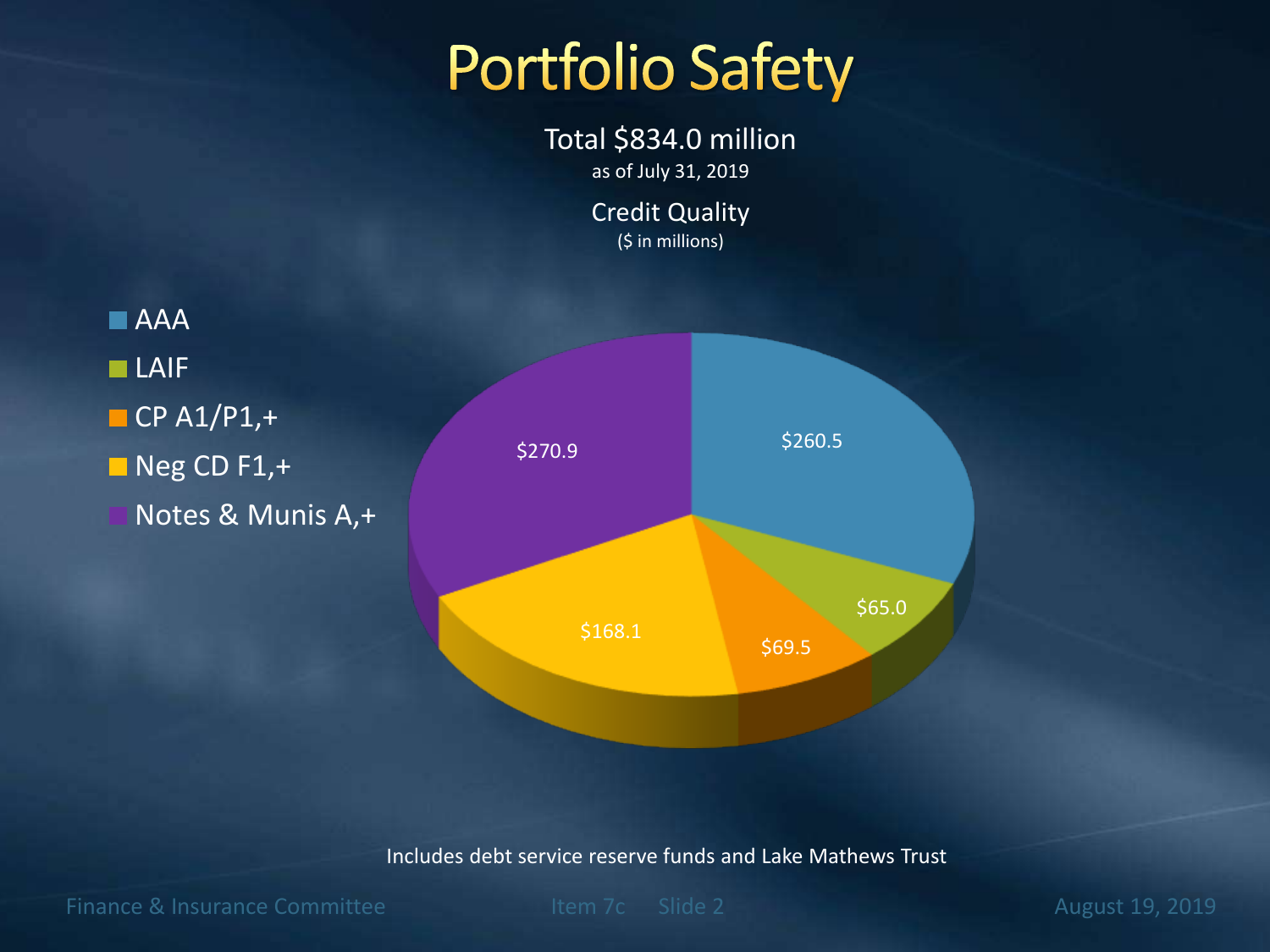### **Liquidity and Core Portfolio**

Total \$828.1 million as of July 31, 2019 (\$ in millions)

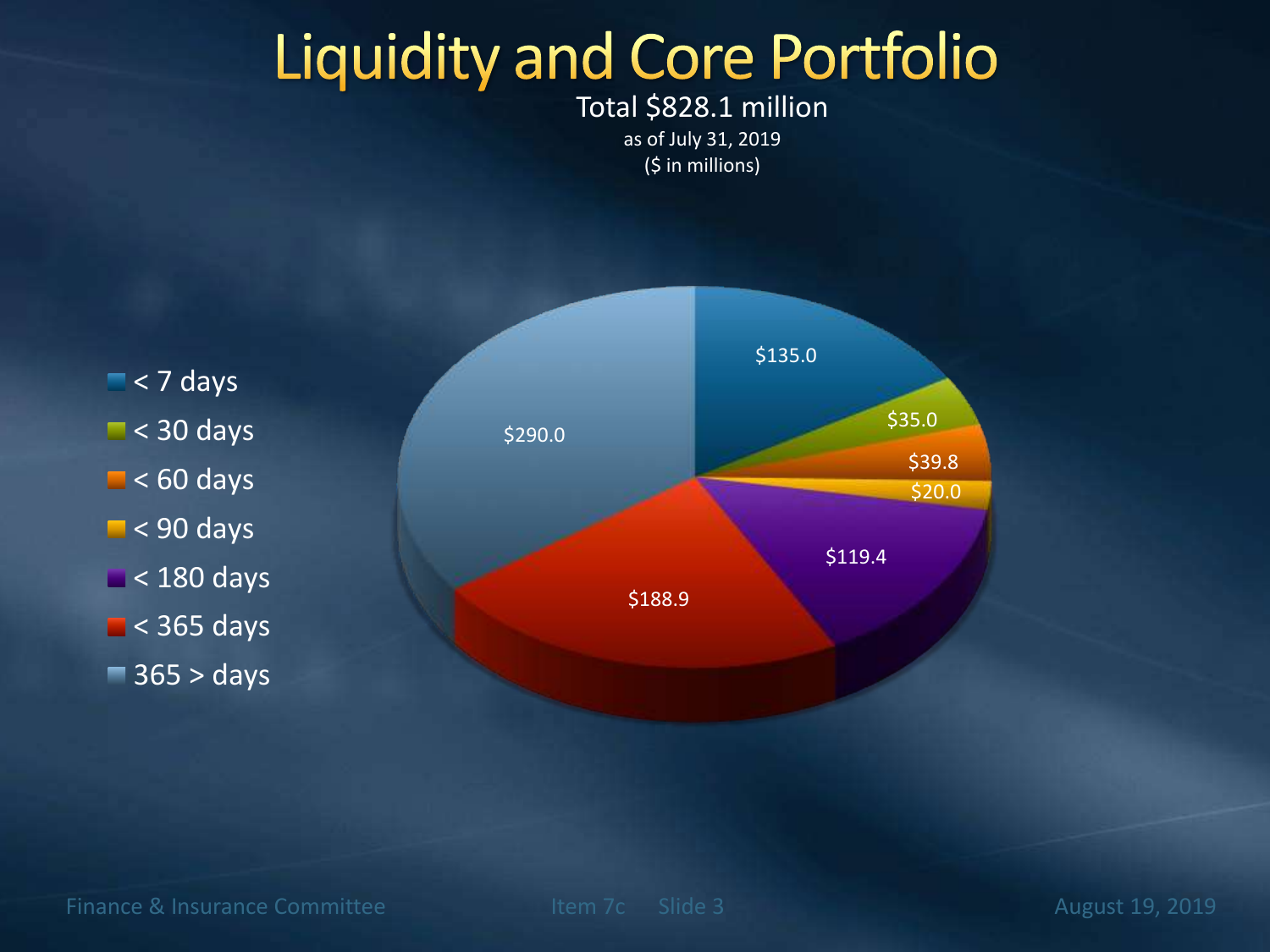### **July 2019 Cash Disbursements**

(\$ in millions)

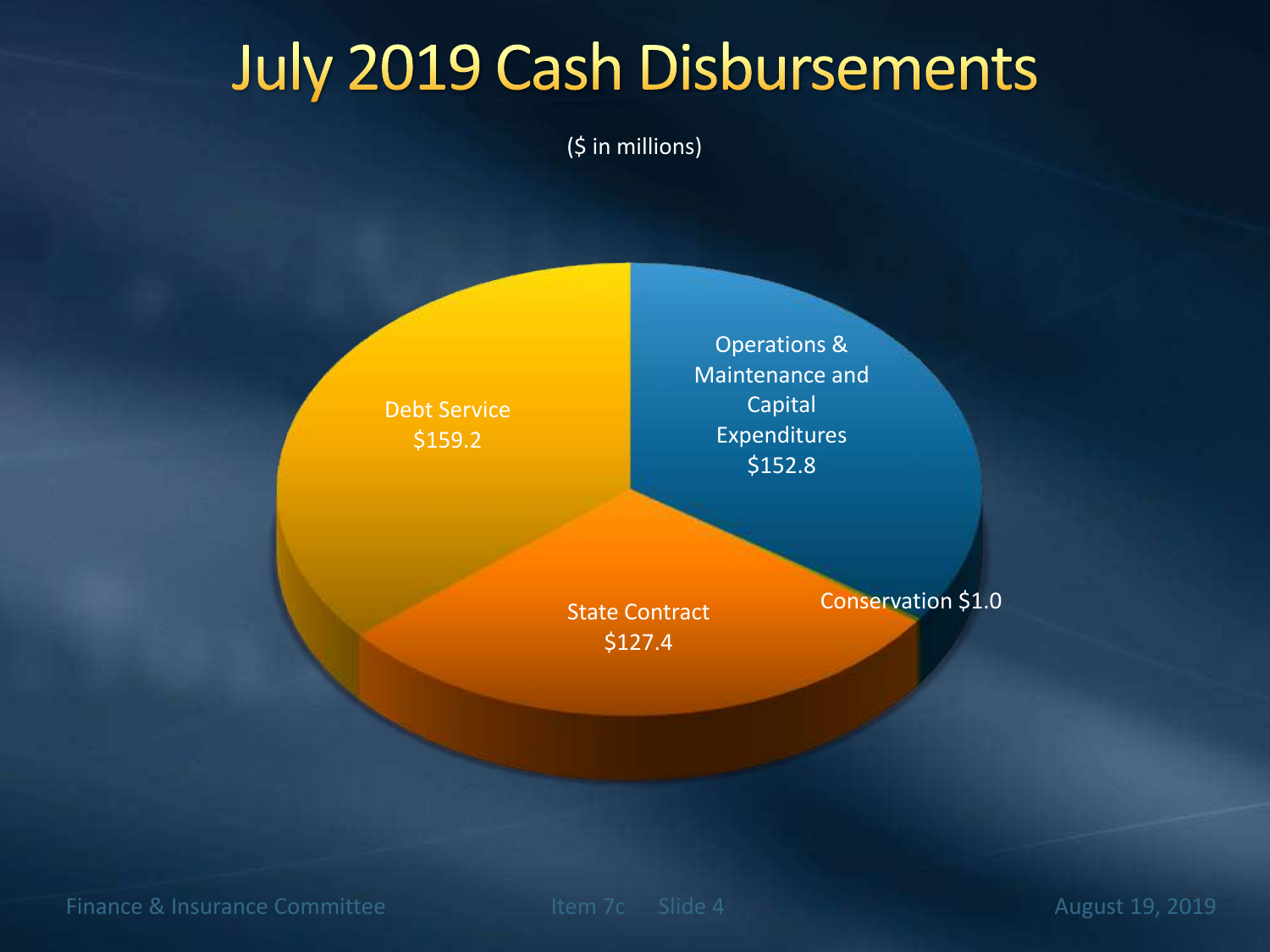### **Liquidity Portfolio Balances**

(\$ in millions)



Finance & Insurance Committee Item 7c Slide 5 August 19, 2019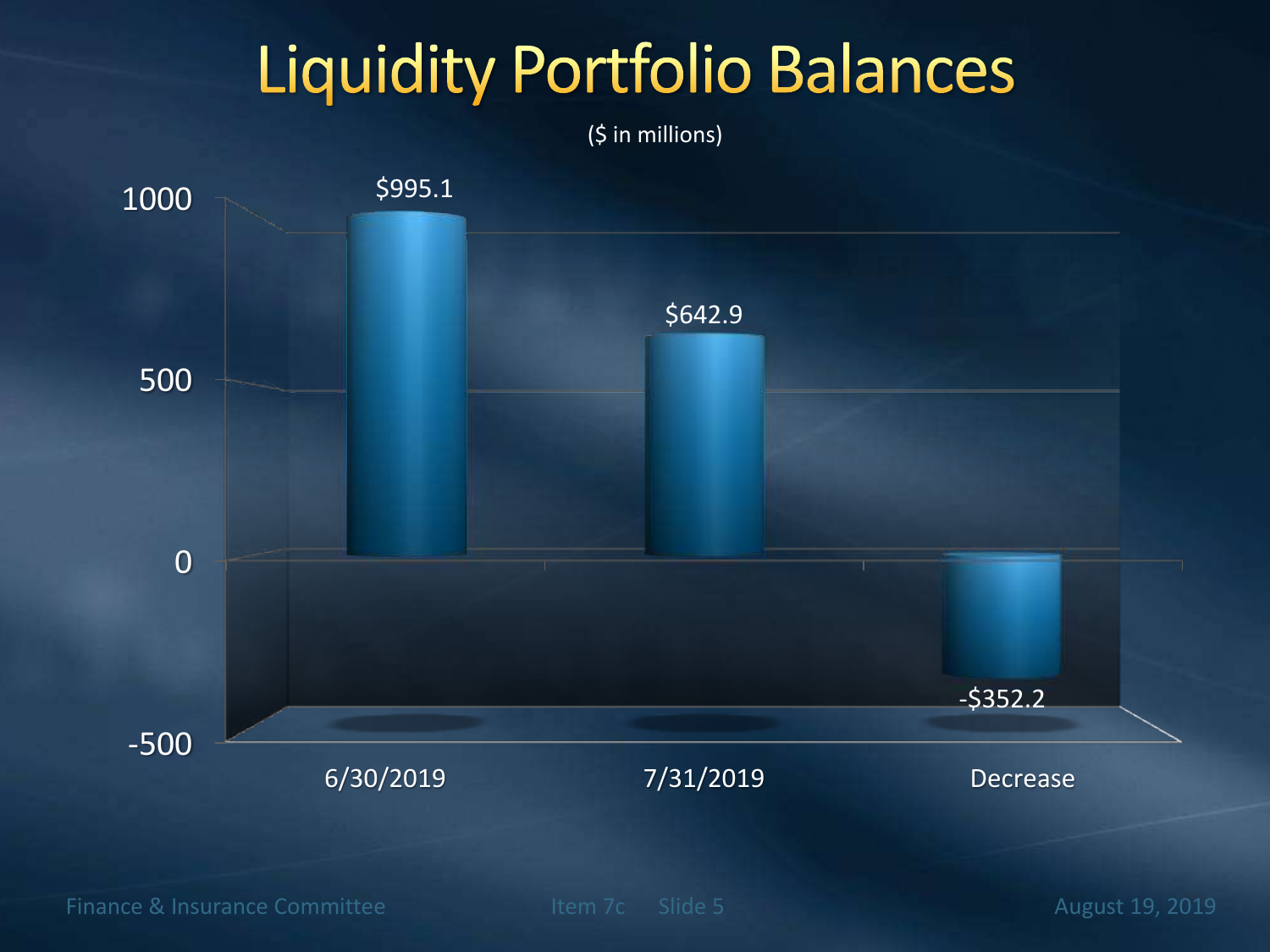# Liquidity Portfolio - July 2019



Finance & Insurance Committee Item 7c Slide 6 August 19, 2019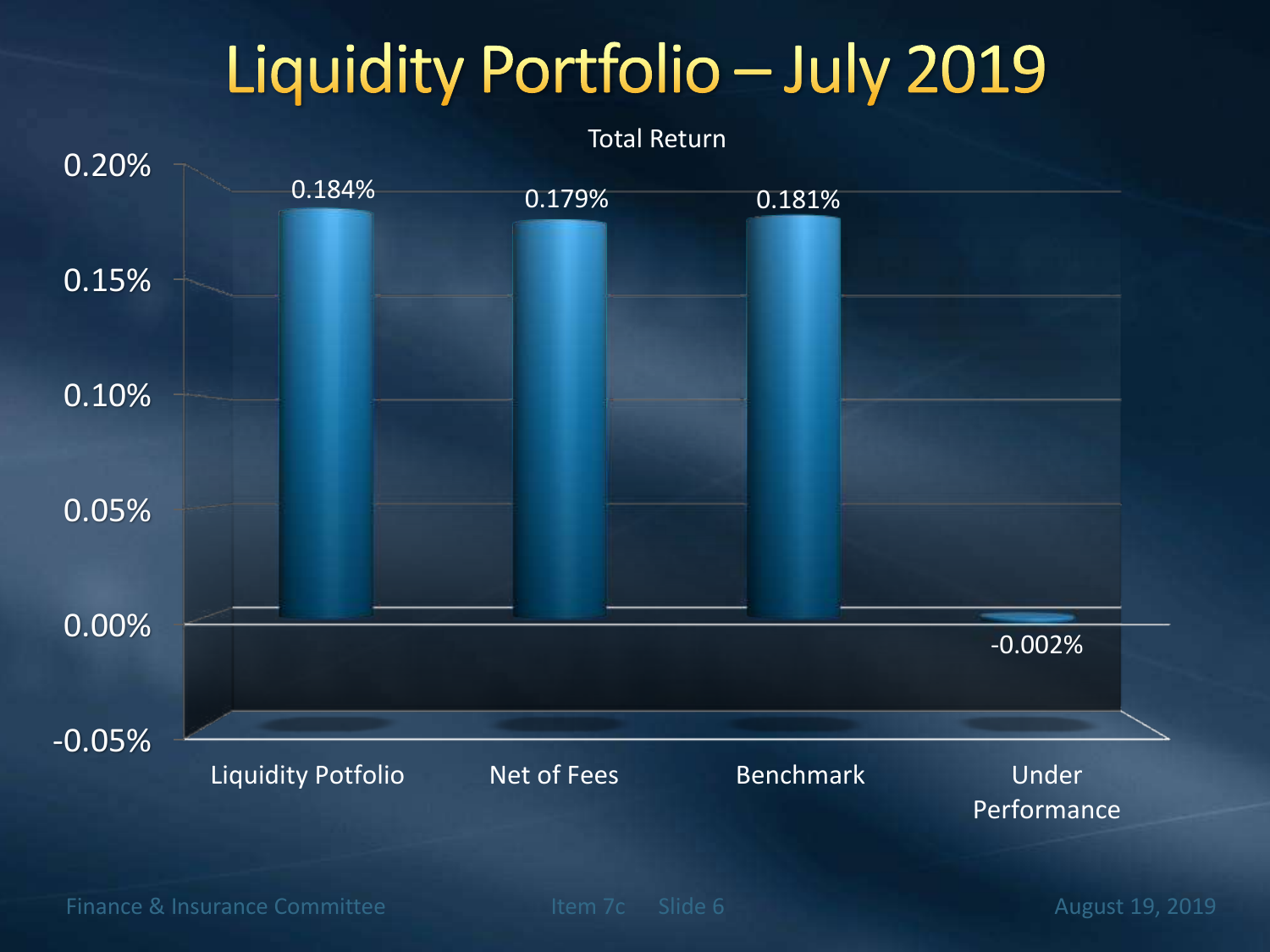# Liquidity Portfolio - July 2019

#### Total Return



Finance & Insurance Committee Item 7c Slide 7 August 19, 2019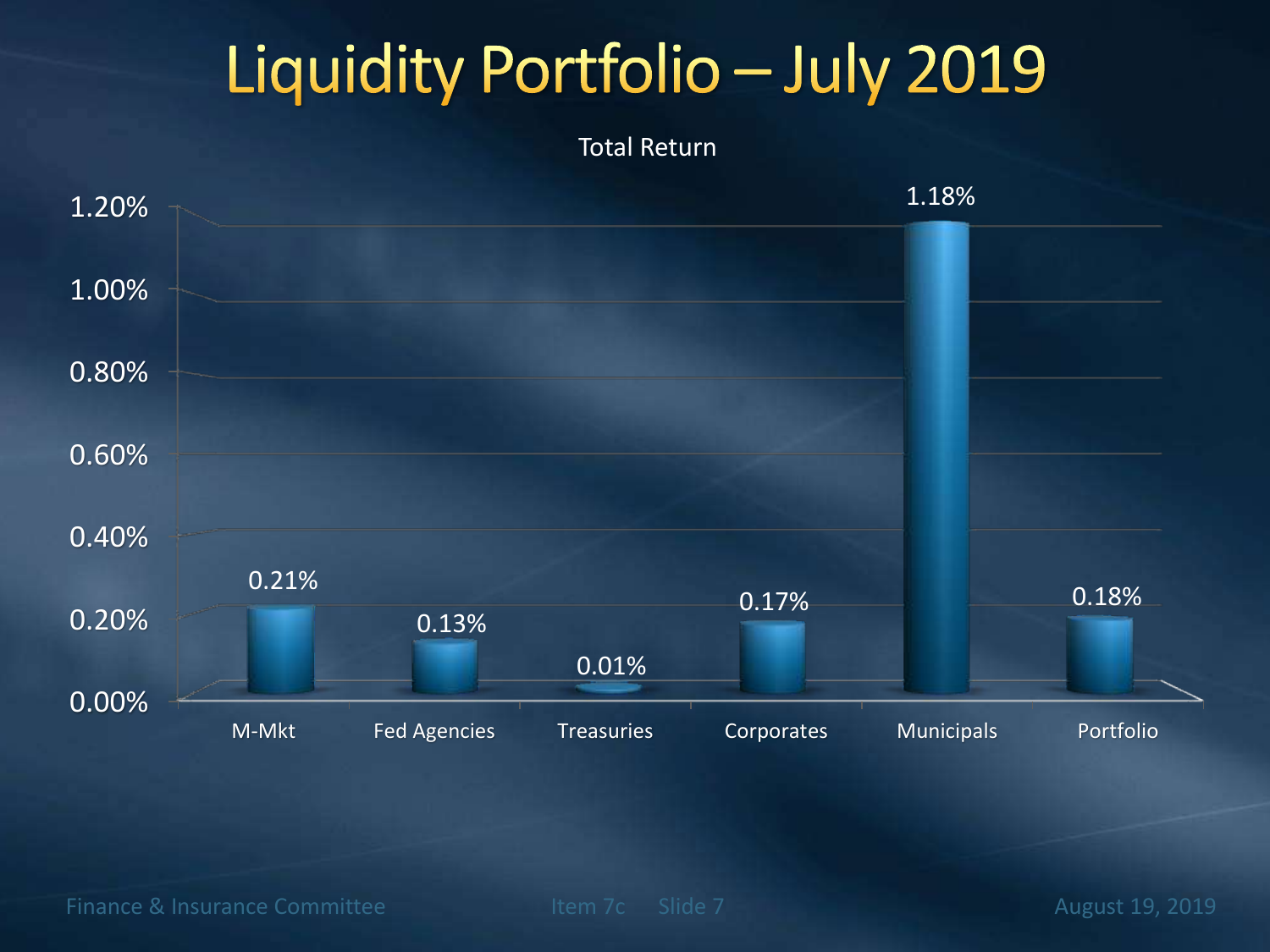### Liquidity Portfolio - Jul 2019



Finance & Insurance Committee Item 7c Slide 8 August 19, 2019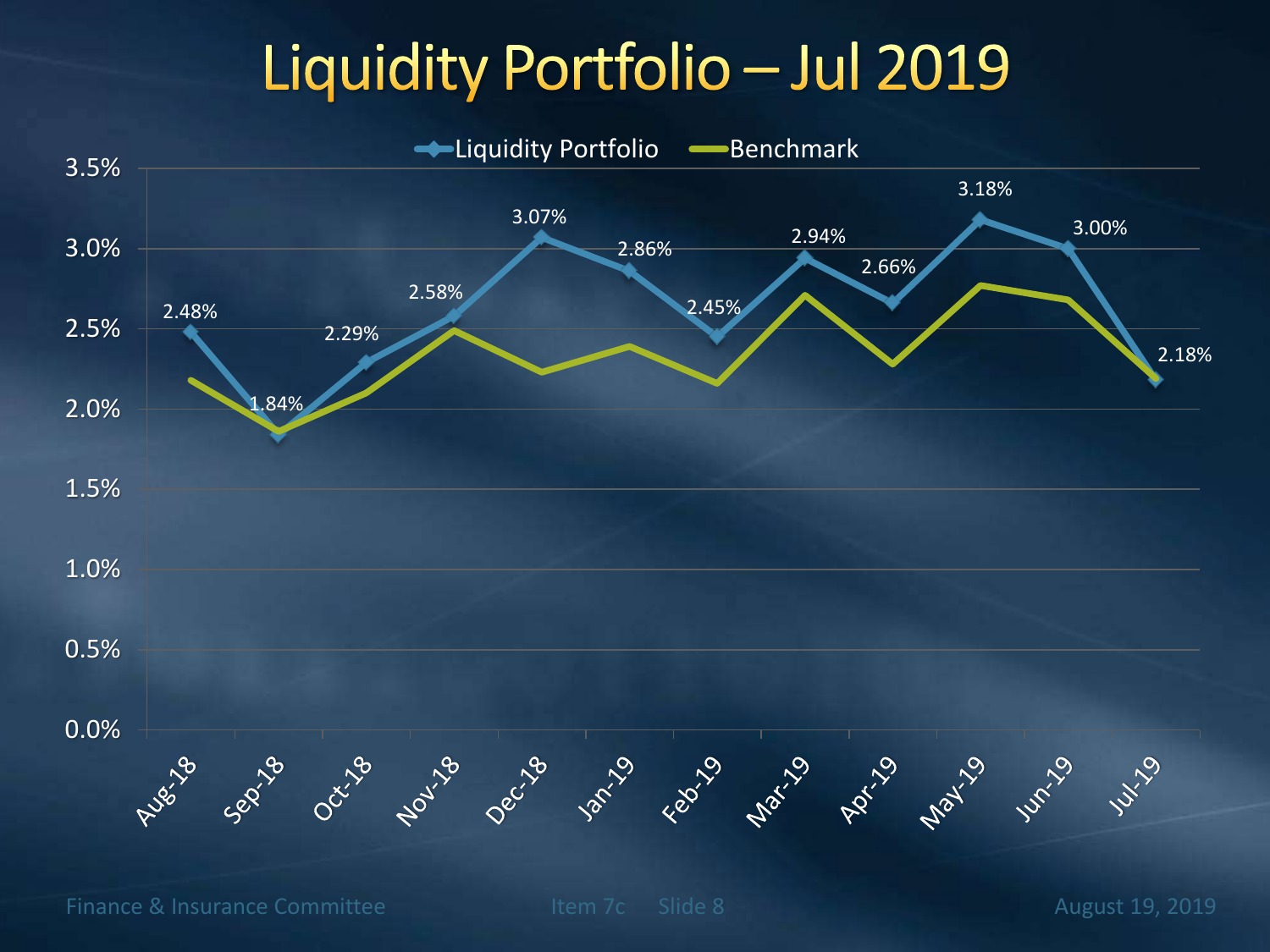### **Core Portfolio Balances**



Finance & Insurance Committee Item 7c Slide 9 August 19, 2019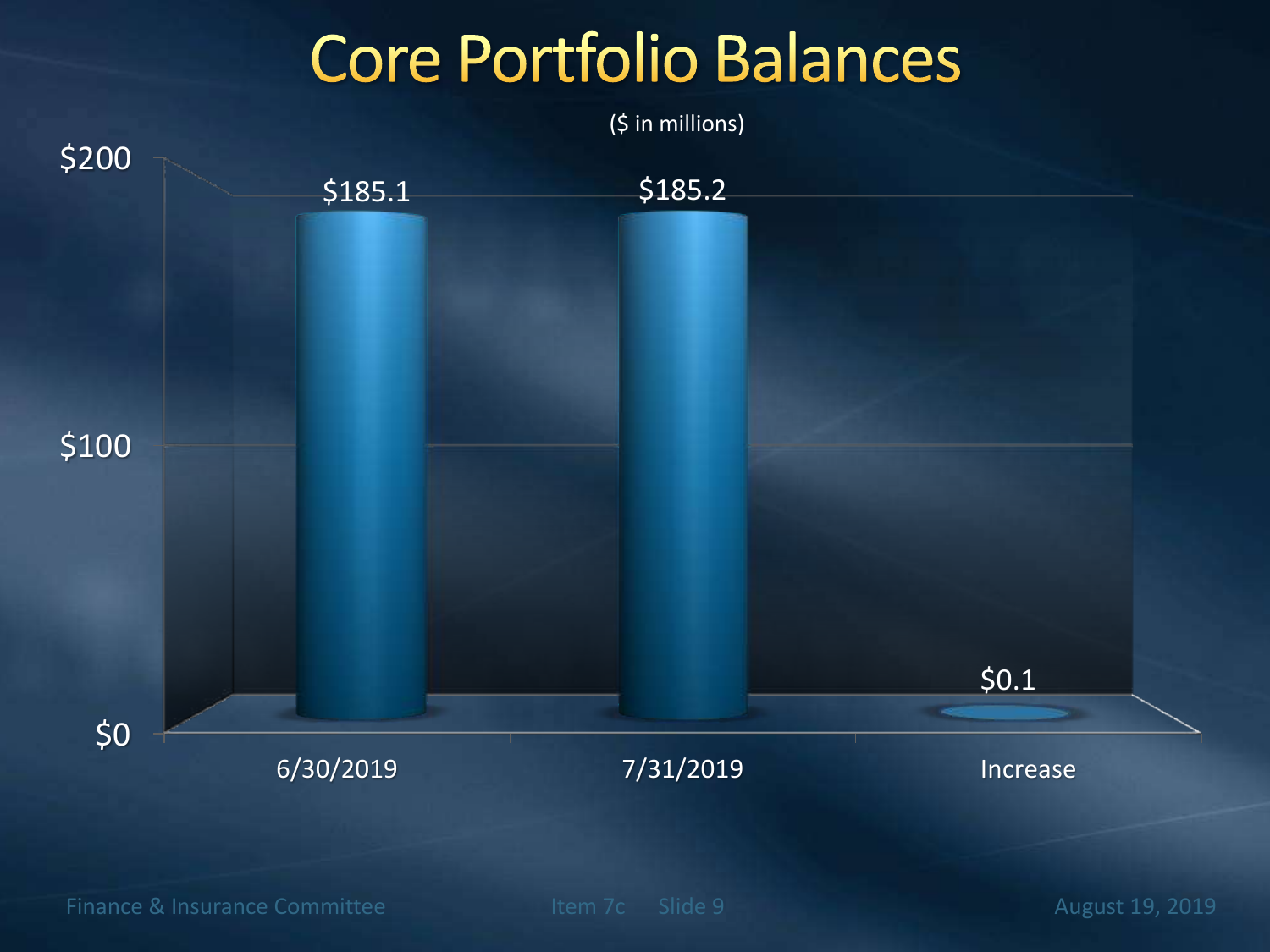### Core Portfolio - July 2019

Total Return



Finance & Insurance Committee Item 7c Slide 10 August 19, 2019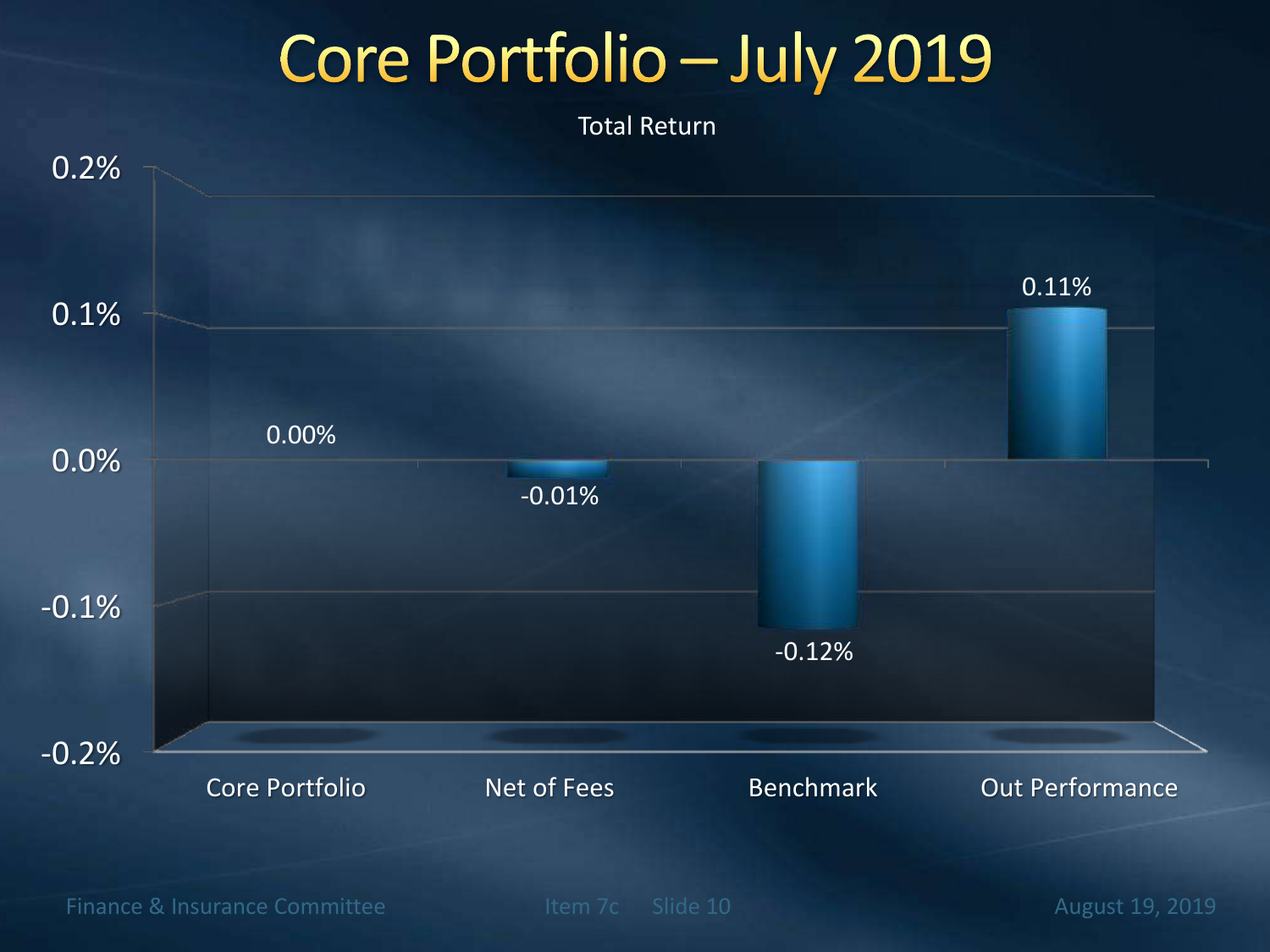### Core Portfolio - July 2019

Total Return



Finance & Insurance Committee Item 7c Slide 11 August 19, 2019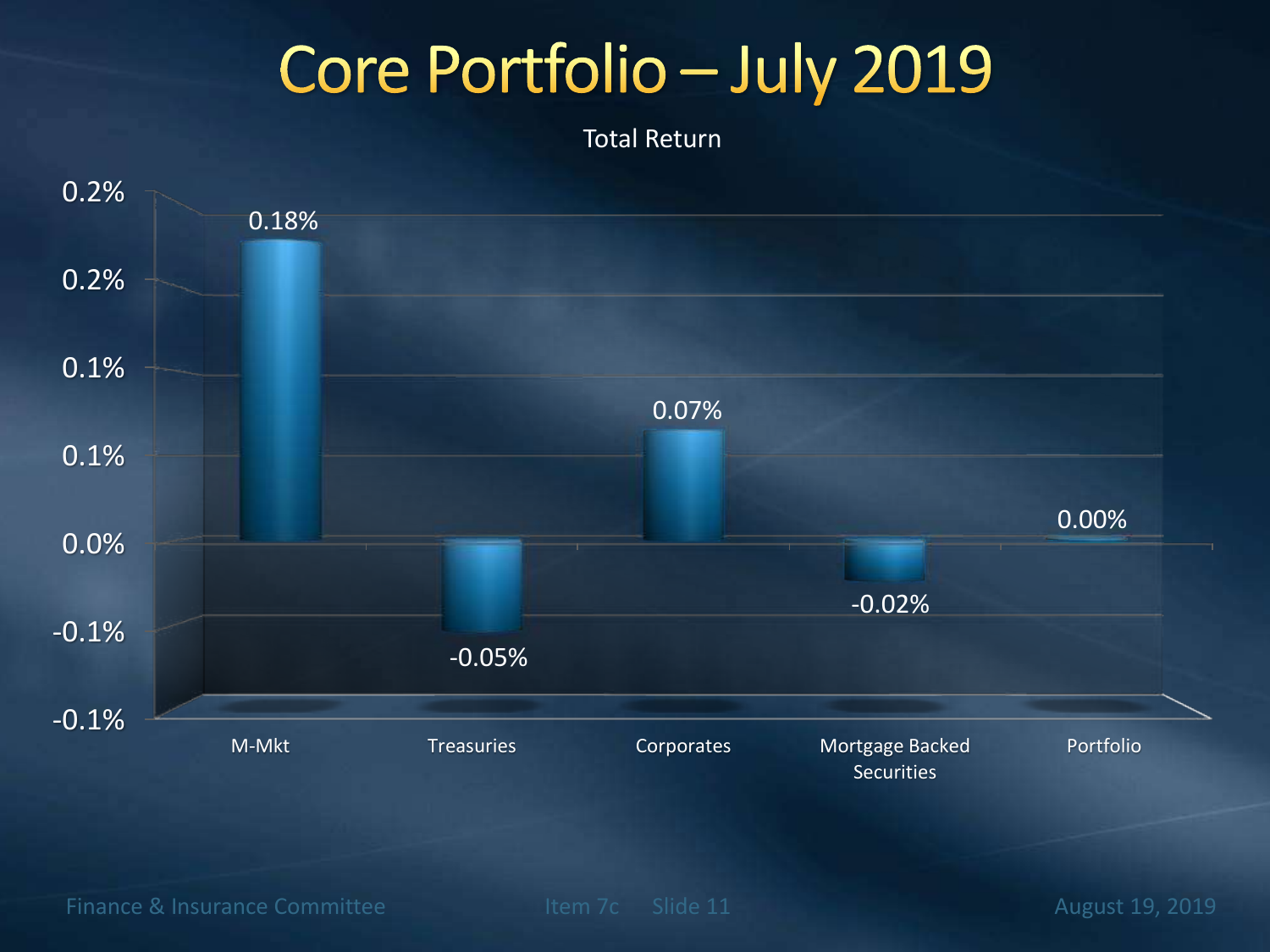### Core Portfolio - July 2019

Core Portfolio - Benchmark



Finance & Insurance Committee Item 7c Slide 12 August 19, 2019